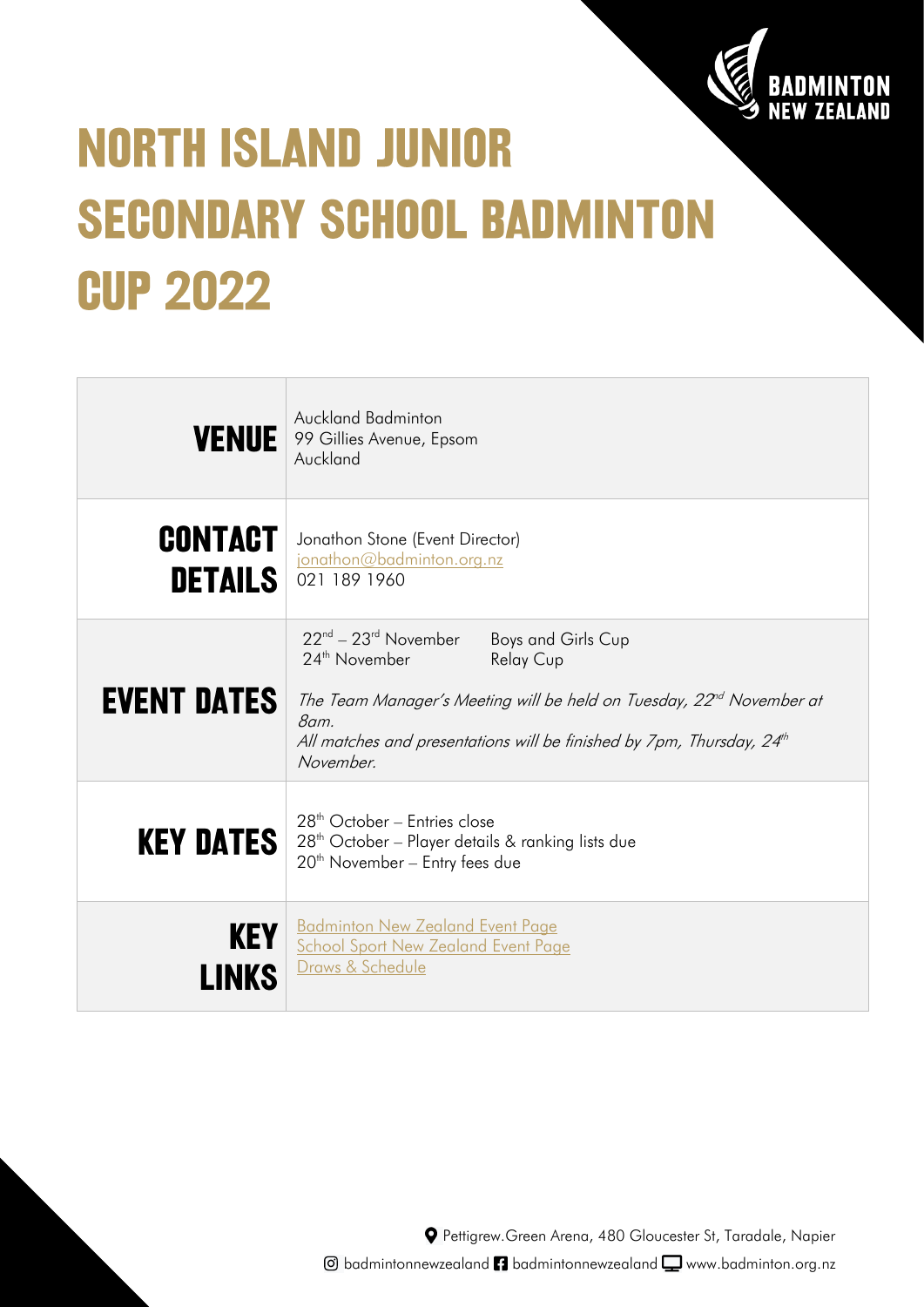# **NIJSS BADMINTON CUP 2022**

# **Eligibility**

- All players must meet the [School Sport New Zealand eligibility criteria.](http://www.nzsssc.org.nz/Sport-1/Events/Eligibility-Regulations)
- All Secondary Schools in the North Island shall be eligible to compete. Any Secondary School which incorporates Years 7-10 may include students from Years 7 & 8 in their teams.
- All players must be enrolled and currently attending the secondary school which they represent in a year level no higher than 10.
- Schools may enter more than one team in each division, i.e., Boys or Girls.
- Composite teams (i.e., more than 1 school per a team) may be considered by Badminton New Zealand and School Sport New Zealand on a case-by-case basis.

### **Entry**

- The entry fee is \$250 inc. GST per team with payment due  $10<sup>th</sup>$  November 2022. No refund will be provided if teams withdraw after 28<sup>th</sup> of October 2022.
- Completed entry forms must be sent to [jonathon@badminton.org.nz](mailto:jonathon@badminton.org.nz) no later than 28<sup>th</sup> of October 2022.

#### Competition Format

- The competition will be played under the rules of the [Regional Junior Secondary School](https://badminton.org.nz/wp-content/uploads/2022/04/Regional-Junior-Secondary-School-2022-Regulations.pdf) Cup 2022.
- Separate competitions will be held for boys' and girls' teams.
- While the event becomes established on the school sport calendar, one division will be held for boys and one for girls. This will be revised in coming years as entry numbers increase.
- Each team must consist of between 4-6 players.
- Each tie will consist of 4 singles matches and 2 doubles matches.
- Gold, silver, and bronze medals will be awarded to teams in all divisions.

# Draw Format

- Badminton New Zealand will create the draws as per Cup Regulations 6. For clarity, Badminton New Zealand will endeavour to provide all teams with 4-5 ties across the event.
- In total there will be a maximum of 24 teams in the competition in 2022.